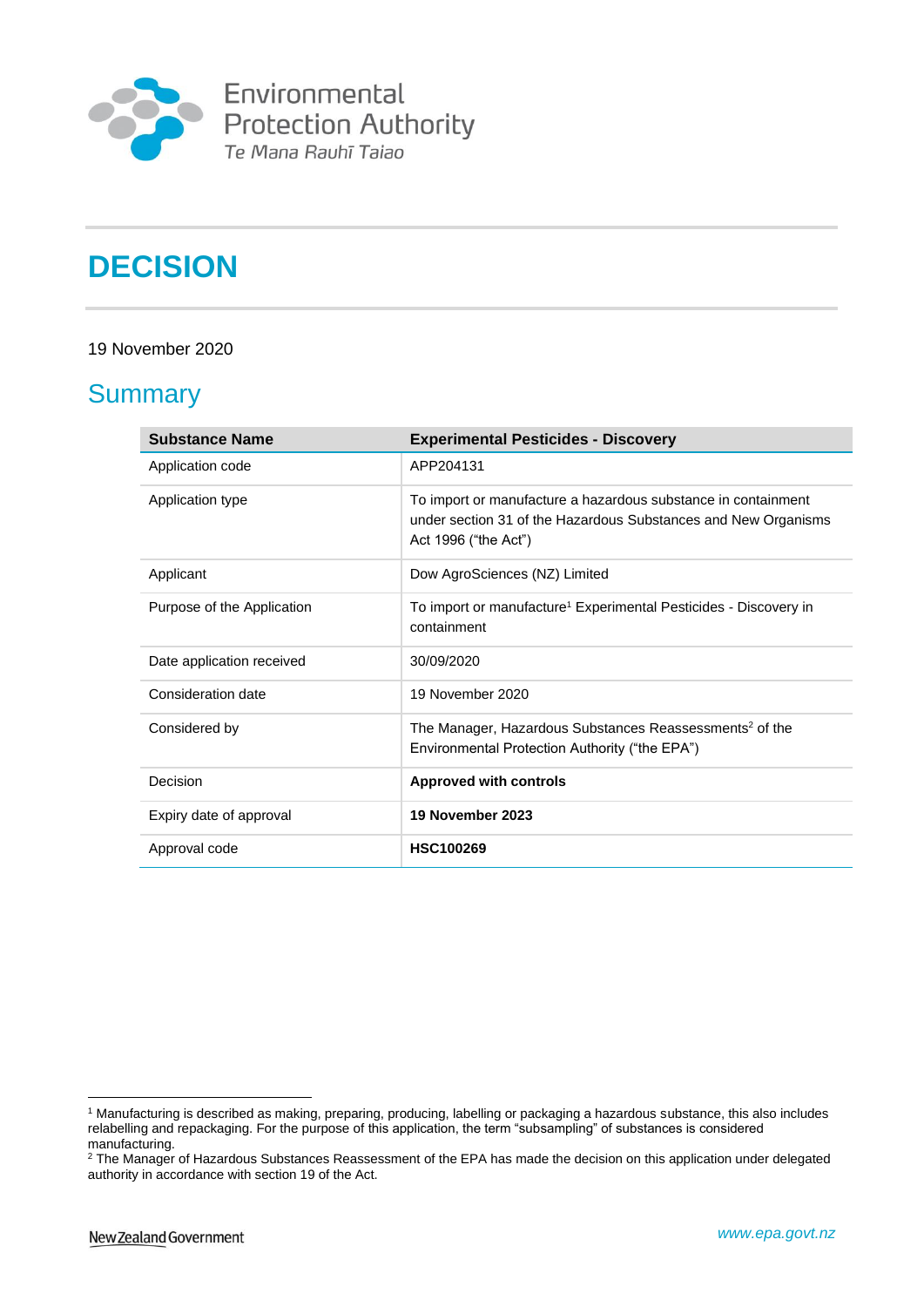### 1. Background

- 1.1. Dow AgroSciences (NZ) Limited ('the applicant") sought approval under section 32 of the Act to import or manufacture 19 hazardous substances ("the substances") in containment.
- 1.2. These substances are agricultural chemicals that include fungicides, herbicides and other agricultural compounds with an unknown function. These substances contain active ingredients that are new to New Zealand and existing active ingredients that are present in currently approved substances in New Zealand.
- 1.3. The applicant intends to use the substances in field trials (e.g. horticultural crops, arable, pasture and forestry), glasshouse (small plots or pots) and laboratory research trials (e.g. resistance testing, insect or disease bioassays and spray drift investigation) in order to generate data to support both local and overseas registration activity related to product characterisation (discovery) and development.
- 1.4. The applicant stated that they may export some of the substances upon completion of a trial project or expiry of the containment approval.

### 2. Process

**Application receipt**

2.1. The application was formally received on 30 September 2020 under section 31 of the Act.

**Information available for consideration**

- 2.2. The information available for the consideration includes the:
	- application form
	- confidential appendices to the application, including information on the substances
	- EPA staff advice memorandum.
- 2.3. The available information is sufficient to assess the application.

### 3. Hazardous properties

- 3.1. The applicant submitted information on the hazards of the substances for which approval is sought. It is noted that these are experimental substances, and as such there is insufficient information available for the hazard classifications of the substances to be determined.
- 3.2. Based on the available information, these substances may cause adverse effects to human health and the environment. The potential adverse effects are expected to be similar to other plant protection substances that are already approved under the Act for import or manufacture with controls.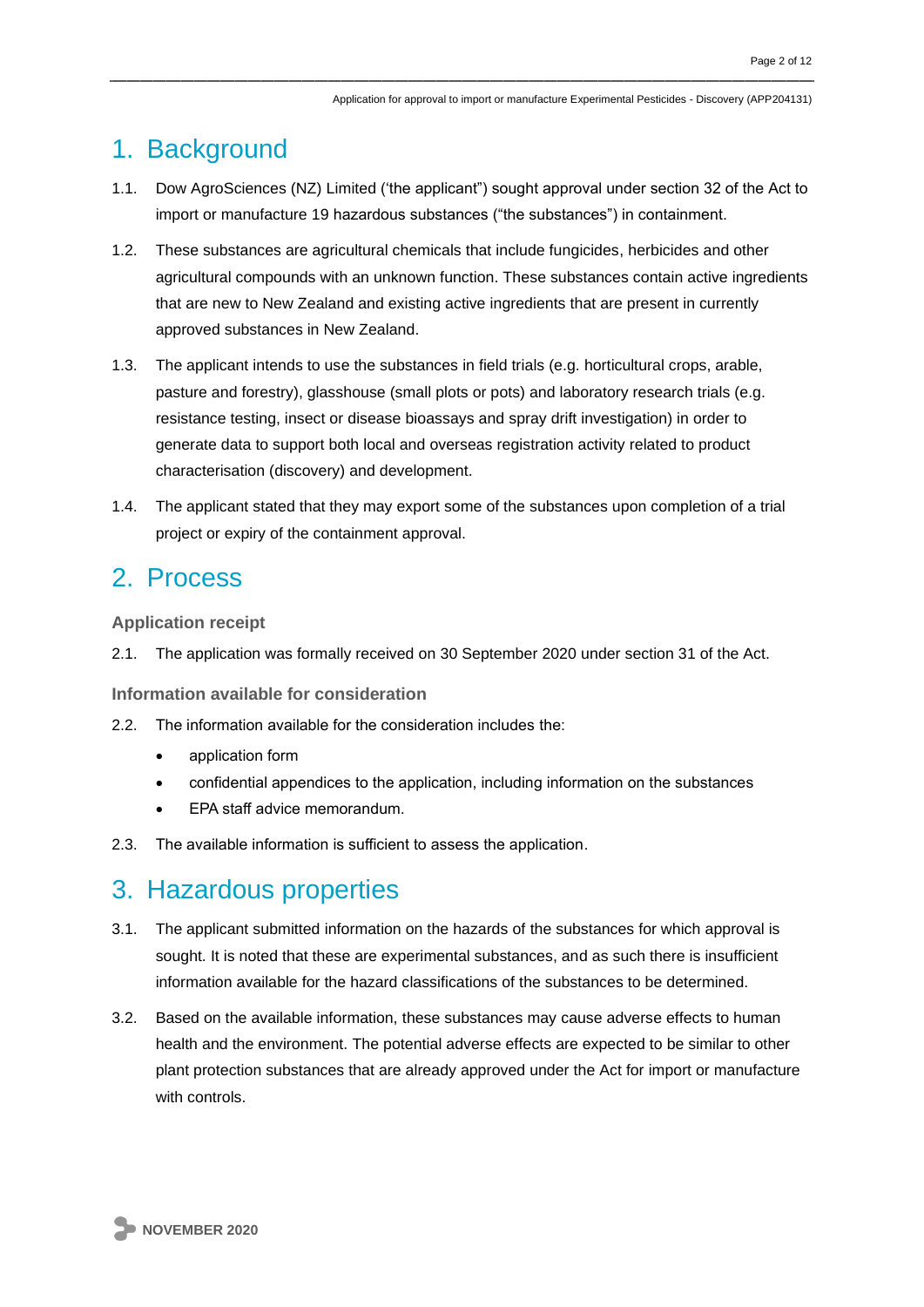### 4. Assessment of risks

- 4.1. The applicant has proposed a containment system and information on how they intend to address the risks from the following:
	- To limit the likelihood of escape of any contained hazardous substances or contamination of the facility by hazardous substances
	- To exclude organisms from a facility or to control organisms within a facility
	- To exclude unauthorised people from a facility
	- To prevent unintended release of the substance by experimenters working with a substance
	- To control the effects of an accidental release of the substance
	- Inspection and monitoring requirements of the containment facility
- 4.2. The EPA considered the applicant's assessment and determined that the substances may pose risks such as, but not limited to, those detailed below.

**Risks to human health and the environment**

- 4.3. The substances may cause adverse effects to human health and the environment if people or non-target organisms are exposed to the substances.
- 4.4. The substances could potentially contaminate waterways, groundwater, soil or neighbouring properties. These potential exposures could result from an incident during importation, storage, transport, application, or disposal of the substances. The risk of an incident occurring with the proposed controls in place is considered negligible.
- 4.5. The likely route for human exposure is through oral or dermal contact while handling the substances. However, it is unlikely that people using the substances will be exposed in this way provided that risk mitigation measures are in place. These measures include the use of personal protective equipment (PPE), and qualification requirements for people preparing and handling the substances.
- 4.6. There is also a risk that members of the public may be exposed to the substances. This is mitigated by controls that limit access to the field trial sites to authorised personnel only. Field trials are limited to sites that do not include land or facilities that the public can legally access without permission.
- 4.7. Non-target animals foraging within the field trial site may be exposed to the substances either via contact with or consumption of treated produce or vegetation. This is mitigated by a control that specifies that trial sites that are at risk of entry by grazing animals must be secured by stock-proof fencing. The approval holder is also required to ensure that non-target species are not adversely affected by the use of the substances.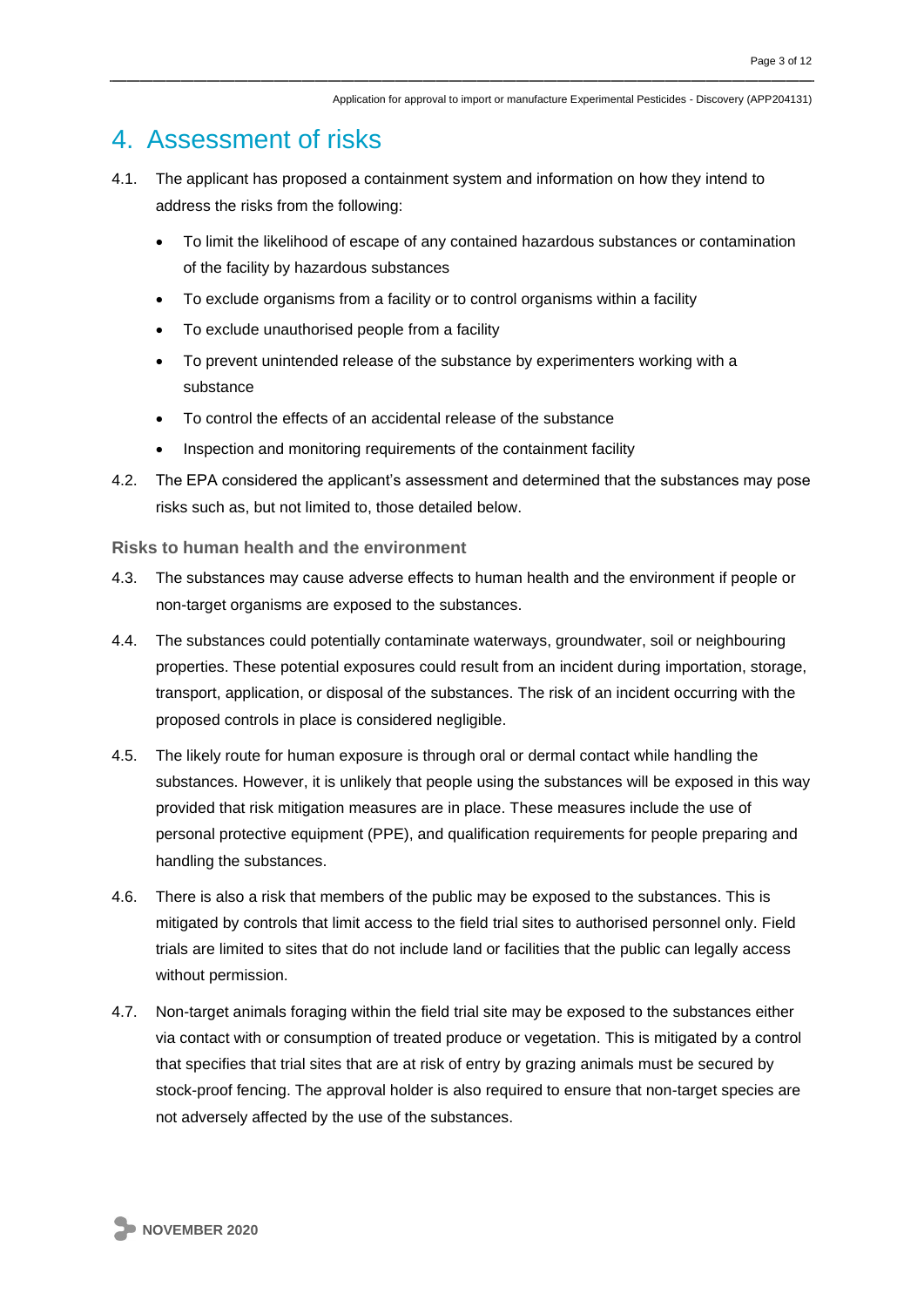- 4.8. With the controls in Appendix A and restrictions under other relevant legislation, the risks to human health and the environment posed by the importation or manufacture of the substances (in containment) are negligible.
- 4.9. There are also requirements under the Health and Safety at Work Act 2015 and associated regulations. Note: the Health and Safety at Work Requirements are not set under this approval but apply in their own right.

**Risks to the relationship of Māori to the environment**

- 4.10. The potential effects of the substances on the relationship of Māori to the environment have been assessed in accordance with sections 5(b), 6(d) and 8 of the Act. Under these sections all persons exercising functions, powers and duties under this Act shall recognise and provide for the maintenance and enhancement of people and communities to provide for their cultural wellbeing, and; take into account the relationship of Māori and their culture and traditions with their ancestral lands, water, taonga and the principles of the Treaty of Waitangi (Te Tiriti o Waitangi).
- 4.11. It is unlikely that the importation or manufacture of the substances in containment will impact on Māori culture or traditional relationships with the environment.
- 4.12. If the substances are managed in accordance with the controls in Appendix A, it would be likely to be consistent with the principles of the Treaty of Waitangi, particularly the principle of active protection.

**Assessment of risks to society, the community and the market economy**

- 4.13. No risks to society, communities or the market economy were identified from importing or manufacturing the substances in containment.
- **New Zealand's international obligations**
- 4.14. None of New Zealand's international obligations were identified as being impacted by importing or manufacturing the substances in containment.

### 5. Assessment of containment

**Purpose of the approval**

- 5.1. Under section 32 of the Act, a containment approval may only be granted if the application is for one of the purposes specified in section 30 of the Act.
- 5.2. The applicant notes that the purpose of this application is to conduct research and development on the substances, in accordance with section 30(b) and section 30(ba) of the Act. The applicant also indicates that the substances may be exported after completion of a project or expiry of the containment approval in accordance with section 30(ca) of the Act. The application is therefore eligible for consideration under section 32 of the Act.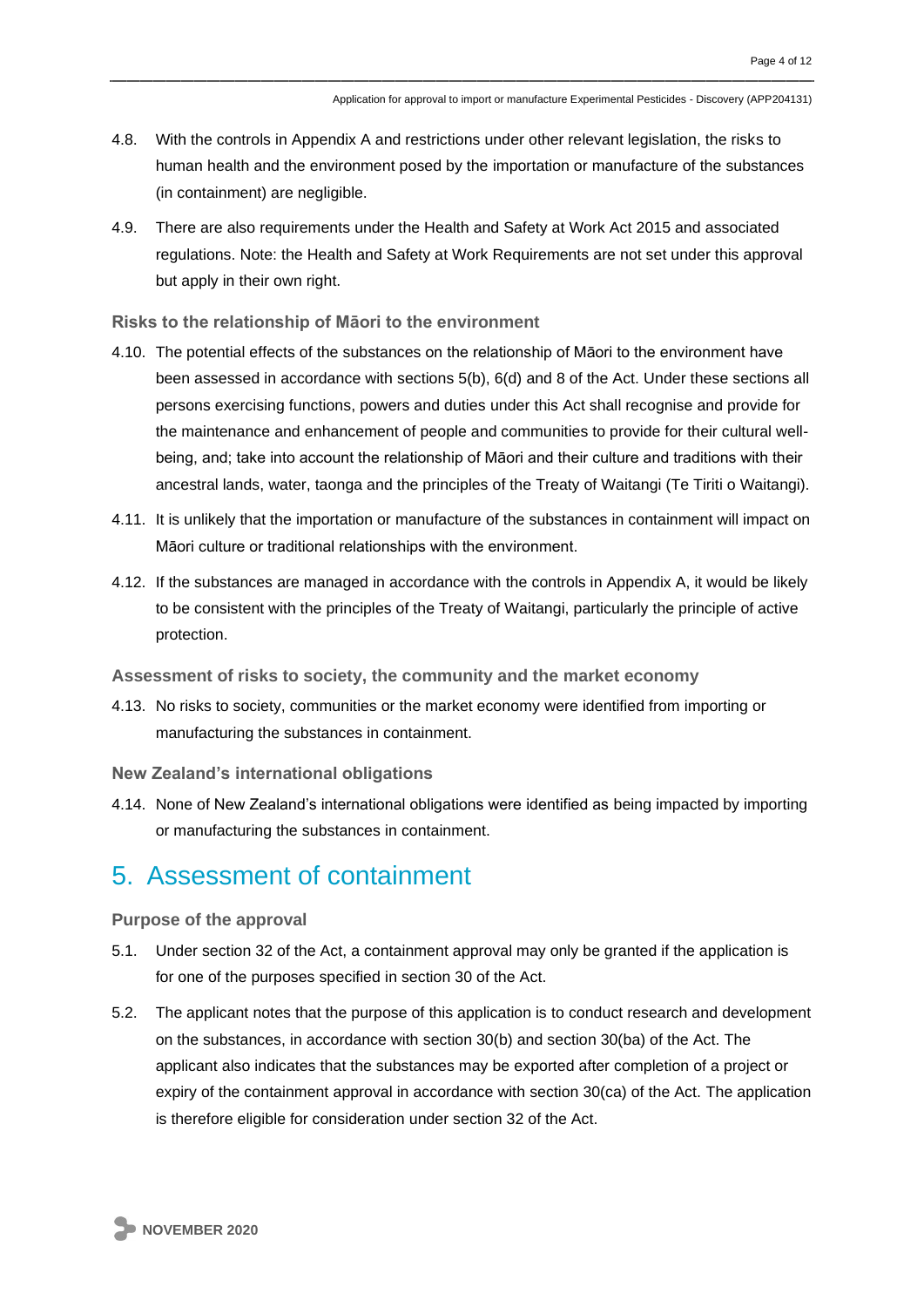#### **Adequacy of containment**

- 5.3. Section 32(1) of the Act requires that the substances can be adequately contained. The potential for the substances to escape from containment was assessed by taking into account the containment system proposed by the applicant and the potential pathways for release of the substances.
- 5.4. Section 32(2) of the Act specifies that a containment approval for a hazardous substance must include controls for each of the applicable matters specified in Schedule 3. The approval may also include controls that provide for any other matters in order to give effect to the purpose of the Act.
- 5.5. Applying the Schedule 3 requirements and using the information provided by the applicant, a set of controls was developed to ensure adequate containment of the substances.
- 5.6. The applicant was provided with the proposed controls and given an opportunity to comment. The applicant provided some comments which were subsequently taken into account in the decision.
- 5.7. Having considered all the applicable matters, the EPA has determined that the substances can be imported or manufactured in containment, provided that the controls in Appendix A are complied with.

### 6. Decision

- 6.1. Pursuant to section 32 of the Act, I have considered this application for an approval to import or manufacture Experimental Pesticides - Discovery in containment. I have applied the relevant sections of the Act and clauses of the Hazardous Substances and New Organisms (Methodology) Order 1998.
- 6.2. I am satisfied that Experimental Pesticides Discovery can be adequately contained with the controls in Appendix A.
- 6.3. Therefore, the application to import or manufacture Experimental Pesticides Discovery in containment is granted until **19 November 2023**.

**Dr Clark Ehlers Date: 19 November 2020** Manager, Hazardous Substances Reassessments, EPA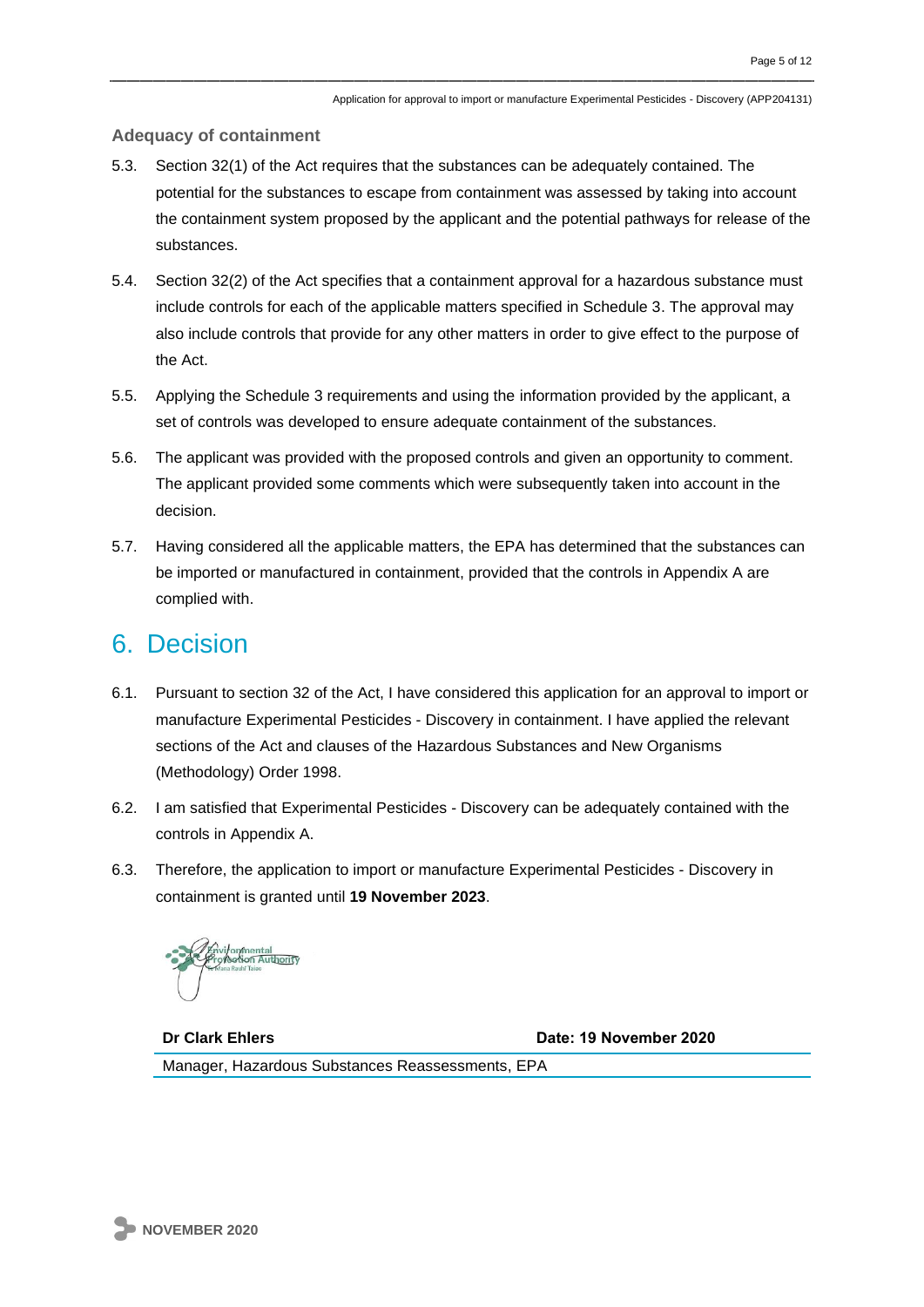## Appendix A: Controls applying to the importation or manufacture of Experimental Pesticides - Discovery

#### **General**

- 1. In these controls, "approval holder" refers to Dow AgroSciences (NZ) Limited
- 2. In these controls, "substances" refers to, and is limited only to, Experimental Pesticides Discovery.
- 3. Experimental Pesticides Discovery consists of 19 formulations declared with application APP204131. These substances are summarised in confidential Appendix B.
- 4. This containment approval is granted to the listed approval holder and is not transferable to any other party.

#### **Accountability**

5. The approval holder must ensure compliance with all the controls in this approval.

#### **Requirement for containment**

6. The substances must be in containment at all stages of their life cycle in New Zealand.

#### **Limitations**

- 7. This approval expires on **19 November 2023**.
- 8. The approval holder must ensure that the nature of the field trials, import, manufacture, laboratory testing and export of the substances are in accordance with the activities proposed in application APP204131, unless otherwise specified by the controls on this approval.
- 9. Ownership of the substances cannot be transferred from the approval holder while the substances remain in New Zealand for any purpose other than those specified in Control 40.
- 10. Over the term of this approval, the approval holder may import or manufacture up to 100 kilograms or 100 litres, of each substance covered under this approval.

#### **General requirements**

- 11. The substances must be correctly packaged. The substances are correctly packaged if they are packed in accordance with the Hazardous Substances (Packaging) Notice 2017 and their packaging complies with the same Notice.
- 12. The substances must be correctly labelled. The substances are correctly labelled if they are packed in a container that is labelled in accordance with the Hazardous Substances (Labelling) Notice 2017. The label must include a 24-hour emergency contact phone number.
- 13. A safety data sheet (SDS) must accompany the substances at all stages of their life cycles in New Zealand. The SDS must comply with the relevant requirements of the Hazardous Substances (Safety Data Sheets) Notice 2017.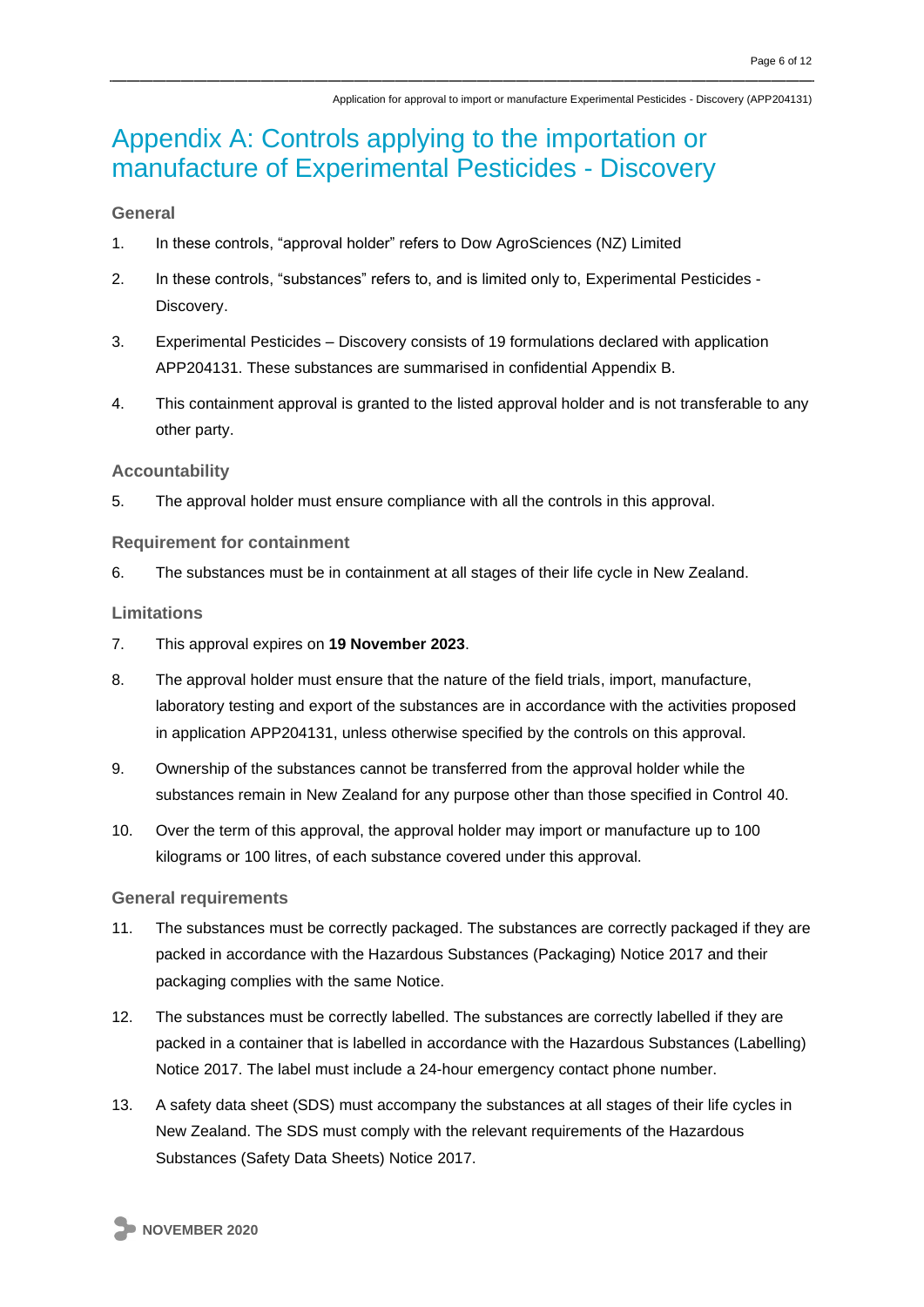**Workplace site and storage requirements**

- 14. Clauses 39 to 42 of the Hazardous Substances (Hazardous Property Controls) Notice 2017 apply to this approval, as if the substances were class 9.1A.
- 15. The substances, when not in use, must be held in secured storage.

**Containment facility** 

- 16. The approval holder must only import, subsample<sup>3</sup> or conduct laboratory studies for the substances at the test facility described by the approval holder in the application. This facility is described as the "containment facility".
- 17. Unauthorised persons must be excluded from the containment facility.
- 18. The containment facility must, as far as is reasonably practical, be managed so as to exclude unwanted organisms.

#### **Field trial sites**

- 19. Each field trial of a substance must be undertaken in containment within an area specifically designated as a 'field trial site'. This site may be all or part of a property or facility.
- 20. The field trial sites must include:
	- a. all necessary buffer zones
	- b. any area used for cleaning equipment or disposing of rinse water
	- c. any area on which any excess mixture of the substances are applied.
- 21. The field trial sites must only be land or facilities that the public cannot legally access without permission of the owner or legal occupier.
- 22. Unauthorised people must be excluded from the field trial sites.
- 23. Signs must be displayed at every vehicular and pedestrian entrance to the field trial sites for the duration of the trials. The signs must state :
	- a. that the site is subject to the trial of a hazardous substance
	- b. the general type of hazards of each substance that is being trialled
	- c. the immediate response action to be taken in an emergency, including a 24-hour emergency contact phone number
	- d. that unauthorised access to the site is not permitted
- 24. The management of the signs referred to in Control 23 must be compliant with regulation 2.5(2) of the Health and Safety at Work (Hazardous Substances) Regulations 2017, as if references to regulation 2.6 in those regulations were references to Control 23 of this approval.

<sup>3</sup> Manufacturing is described as making, preparing, producing, labelling or packaging a hazardous substance, this also includes relabelling and repackaging. For the purpose of this application, the term "subsampling" of substances is considered manufacturing.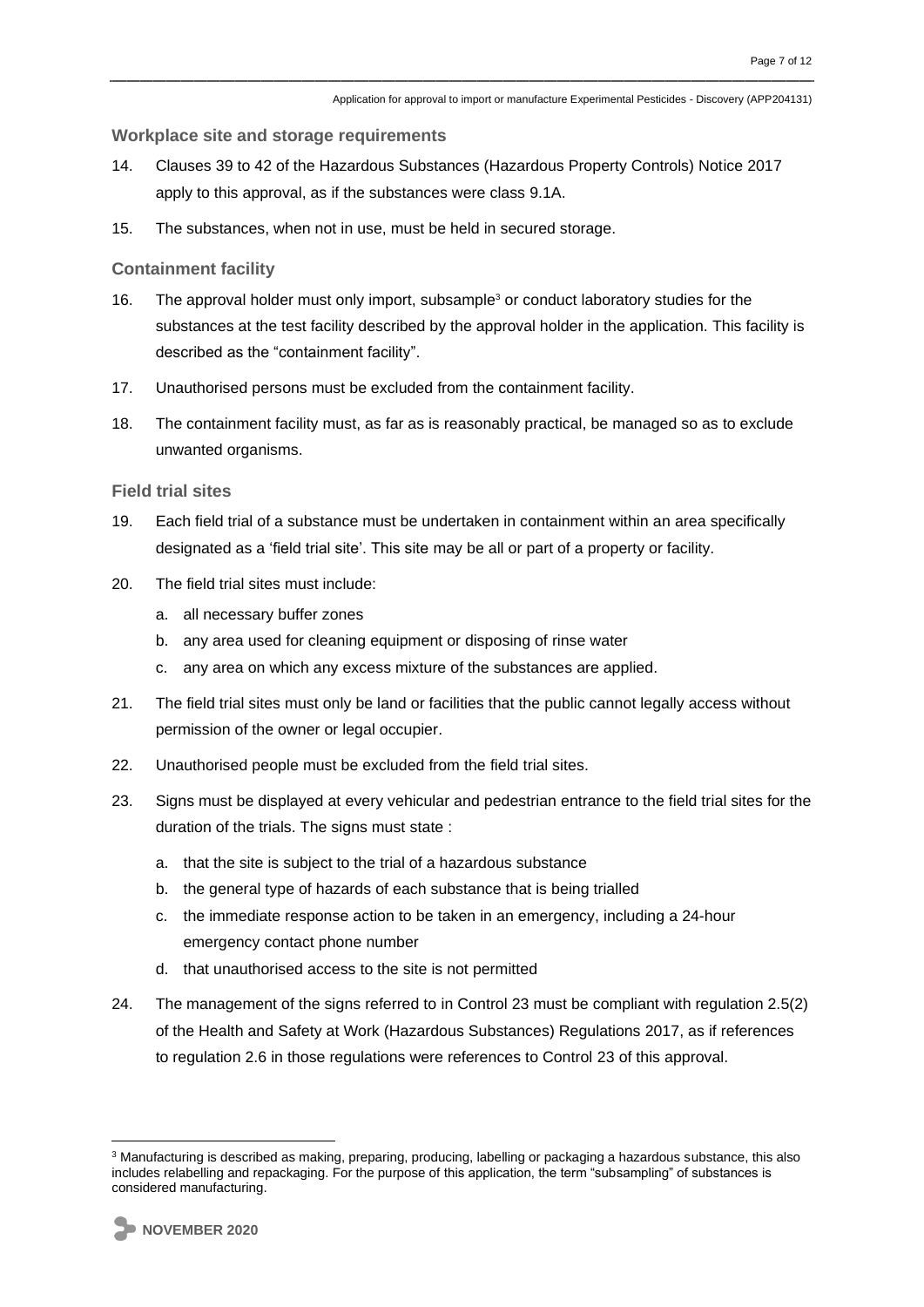25. Field trial sites that are at risk of entry by unwanted grazing animals must be secured by stockproof fencing to exclude grazing animals for the duration of the trial.

**Use**

- 26. The substances must only be used in a workplace.
- 27. The substances must only be applied using ground-based methods.
- 28. The substances must not be applied directly to, or enter into water or a waterway.
- 29. The substances must not be used outdoors as bait, or part of a bait, to target vertebrate species.
- 30. The use of the substances must be compliant with clause 46 of the Hazardous Substances (Hazardous Property Controls) Notice 2017, as if the substances were class 9 pesticides.
- 31. The use of the substances must be compliant with clause 47 of the Hazardous Substances (Hazardous Property Controls) Notice 2017, as if the substances were class 9 pesticides.
- 32. The field trials must not result in exposure of any of the substances to a place in which people or non-target organisms may be significantly adversely affected by the substances.
- 33. All reasonable steps must be taken to ensure that non-target species are not adversely affected by the use of the substances.
- 34. No trials may take place on any naturally established native forest stands.
- 35. The use of the substances as a seed treatment must be compliant with clause 54 of the Hazardous Substances (Hazardous Property Controls) Notice 2017, as if the substances were class 9.3 pesticides.
- 36. The use of the substances in a granular form must be compliant with clause 55 of the Hazardous Substances (Hazardous Property Controls) Notice 2017, as if the substances were class 9.3 pesticides.
- 37. The use of the substances must be compliant with clause 58 of the Hazardous Substances (Hazardous Property Controls) Notice 2017, as if the substances were class 9.4 pesticides.
- 38. Any person that handles the substances must use personal protective clothing or equipment that is designed, constructed, and operated to ensure that the person:
	- a. does not come in contact with the substances
	- b. is not exposed to a concentration of the substances that may cause an adverse effect to the person.

#### **Transport**

39. No person may transport the substances on a passenger service vehicle<sup>4</sup>.

<sup>4</sup> As defined in section 2(1) of the Land Transport Act 1998.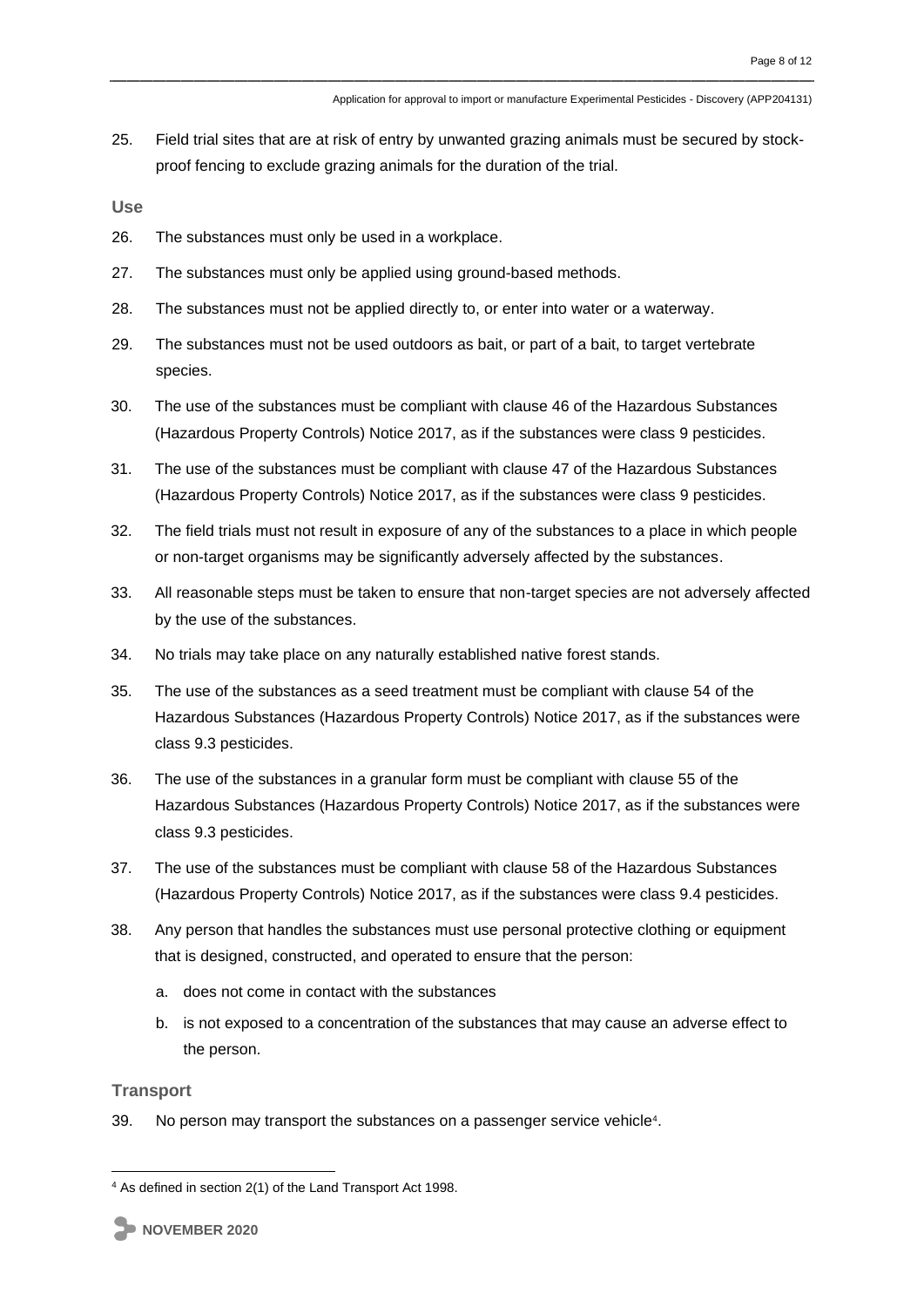**Disposal**

- 40. The disposal of the substances must be in compliance with the Hazardous Substances (Disposal) Notice 2017.
- 41. Any equipment used to prepare or apply the substances must be cleaned after use, and the rinsate either sprayed within the field trial site or disposed of in compliance with the Hazardous Substances (Disposal) Notice 2017.
- 42. Any crop or produce to which the substances are applied, and is not permitted to be used as food, must be disposed of by mulching, ploughing-in, dropping on the ground under the tree or vine, composting or burial at the field trial site or by disposal at an approved landfill.
- 43. At the expiry of this approval, the substances must:
	- a. have been used up, or
	- b. have been disposed of, or
	- c. have been exported, or
	- d. be contained in a laboratory compliant with Part 18 of the Health and Safety at Work (Hazardous Substances) Regulations 2017, or
	- e. be covered under a new approval.

#### **Personnel qualifications**

- 44. The qualification for a person that mixes, loads, or otherwise handles the substances in preparation for application must be compliant with the relevant qualification requirements in clauses 60, 63 and 64 of the Hazardous Substances (Hazardous Property Controls) Notice 2017 as if the substances were class 9.1A, 9.2A, 9.3A, or 9.4A pesticides or plant growth regulators.
- 45. Any person entering the field trial site must have received sufficient instruction on the containment regime to enable the person to meet their responsibilities under this approval.

#### **Record keeping and notification**

- 46. Written records must be kept for each time the substances are trialled. These records must include the information specified in clause 48(3) of the Hazardous Substances (Hazardous Property Controls) Notice 2017.
- 47. All records kept under this approval must be held by the approval holder for not less than three (3) years after the date on which this approval expires.
- 48. The approval holder must provide any records kept under this approval to the EPA or WorkSafe New Zealand within five (5) working days of the approval holder receiving a written request from the EPA or WorkSafe New Zealand.
- 49. The approval holder must keep a record of the substance that are imported, manufactured or exported under this approval. The record must include:
	- a. the unequivocal identification of the substance;

**NOVEMBER 2020**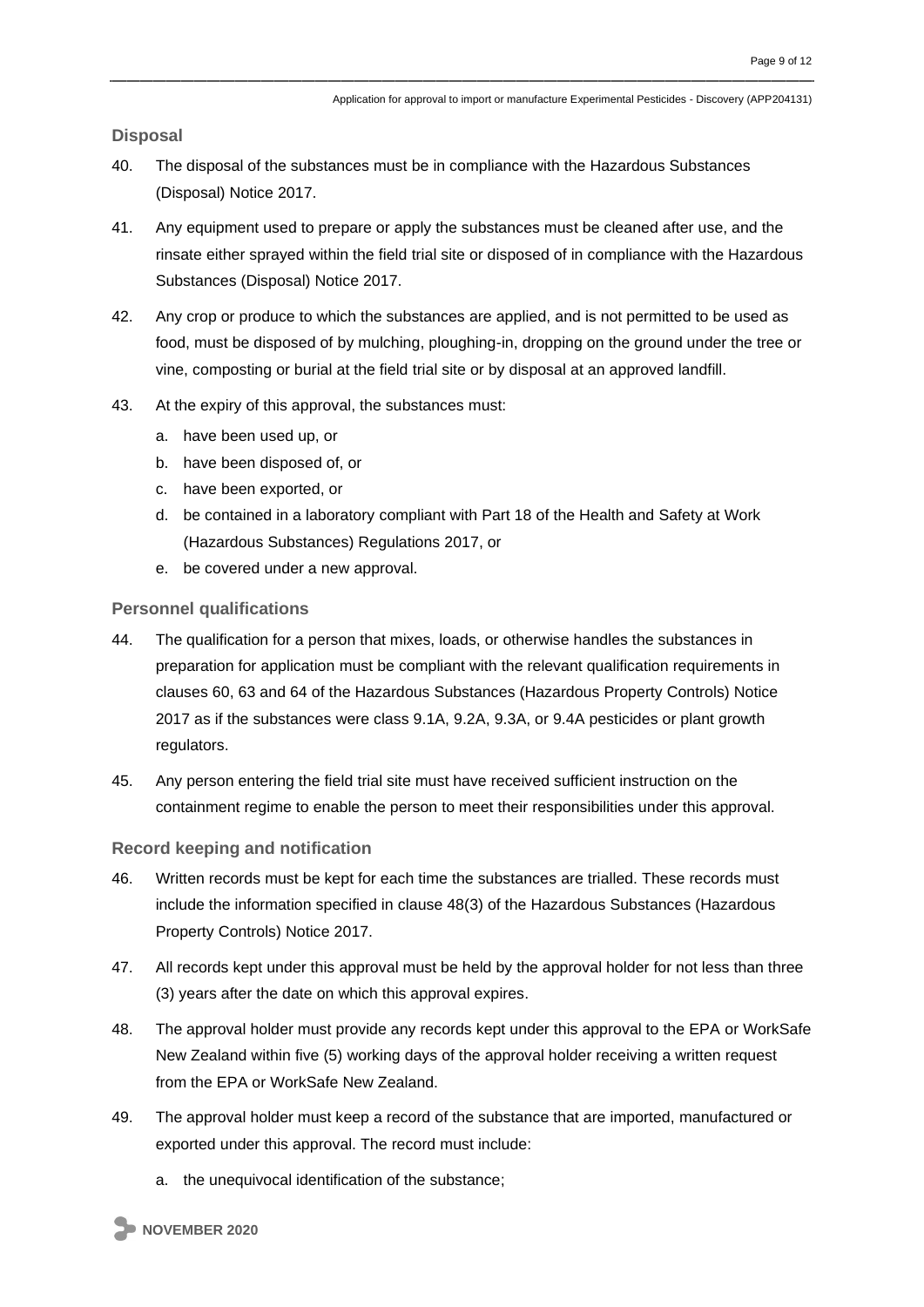Application for approval to import or manufacture Experimental Pesticides - Discovery (APP204131)

- b. the approval number for this containment (**HSC100269**);
- c. the composition of the substance;
- d. the dates of substance import, manufacture or export;
- e. the total quantity of the substance imported, manufacture or exported;
- f. the physical address of the field trial location, including the area of land or property that is designated as the field trial site; and
- g. the date and by whom the substance was applied.
- 50. The approval holder must notify the EPA in writing before the start of any field trial under this approval. The notification must include:
	- a. the application number: APP204131
	- b. the HSNO approval number **HSC100269**
	- c. the name and contact information for the person responsible for the trial
	- d. the physical address of the field trial location
	- e. the area of land or property that is designated as the field trial site
	- f. the date on which the trial will commence and the expected duration of the trial, and
	- g. the name (as given with APP204131) and quantity of each substance that will be applied.

#### **Emergency management**

- 51. Any spillage of the substance must be contained, prevented from entering into any waterway, and absorbed with an appropriate material. This material must then be disposed of in compliance with the Hazardous Substances (Disposal) Notice 2017.
- 52. Any facility that contains the substances must be able to be readily decontaminated in the event of a spill.

#### **Breach of containment**

- 53. If any of the substances are applied other than in the intended application area, or are lost or spilt, the approval holder must report the nature and quantity of the substances within 24 hours of this incident to the EPA and the Regional Council or councils in whose area the incident occurred.
- 54. If for any reason a breach of containment occurs, other than those specified in Control 53, the approval holder must report the nature of the incident to the EPA within 24 hours of the incident occurring.

#### **Interpretation**

55. Unless defined below, terms used in the controls have the same meaning as defined in the Act or Notices made under the Act.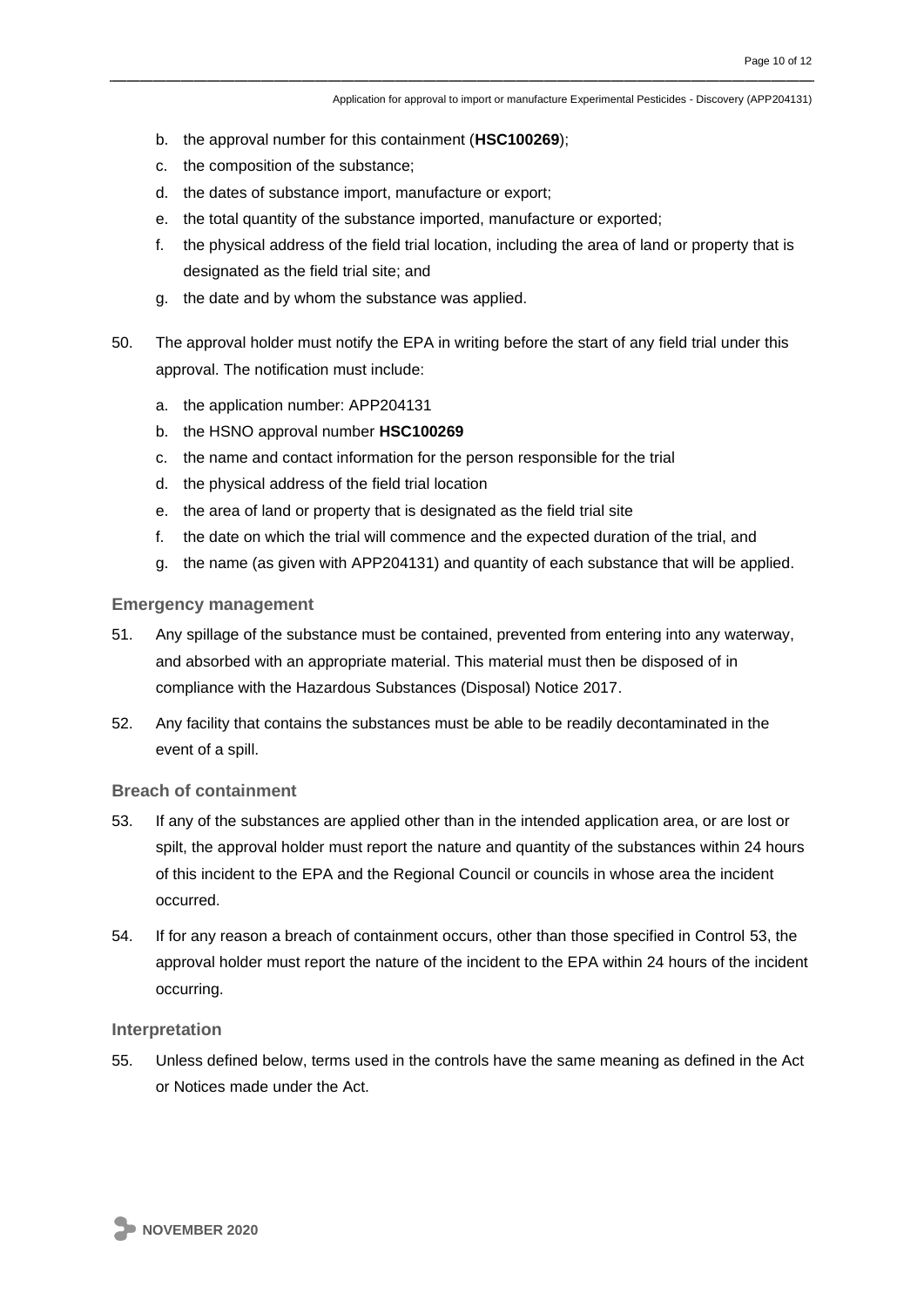| Term                                | <b>Definition</b>                                                                                                                                                                                                                                                         |
|-------------------------------------|---------------------------------------------------------------------------------------------------------------------------------------------------------------------------------------------------------------------------------------------------------------------------|
| Ground-based application<br>methods | These methods include, but are not limited to, application by ground-boom,<br>airblast or knapsack, and do not include aerial application methods.                                                                                                                        |
| Manufacturing                       | Manufacturing is described as making, preparing, producing, labelling or<br>packaging a hazardous substance, this also includes relabelling and<br>repackaging. For the purpose of this application, the term "subsampling" of<br>substances is considered manufacturing. |
| waterway                            | Includes every river, stream, passage, and channel on or under the ground,<br>whether natural or not, through which water flows, whether continuously or<br>intermittently.                                                                                               |

Application for approval to import or manufacture Experimental Pesticides - Discovery (APP204131)